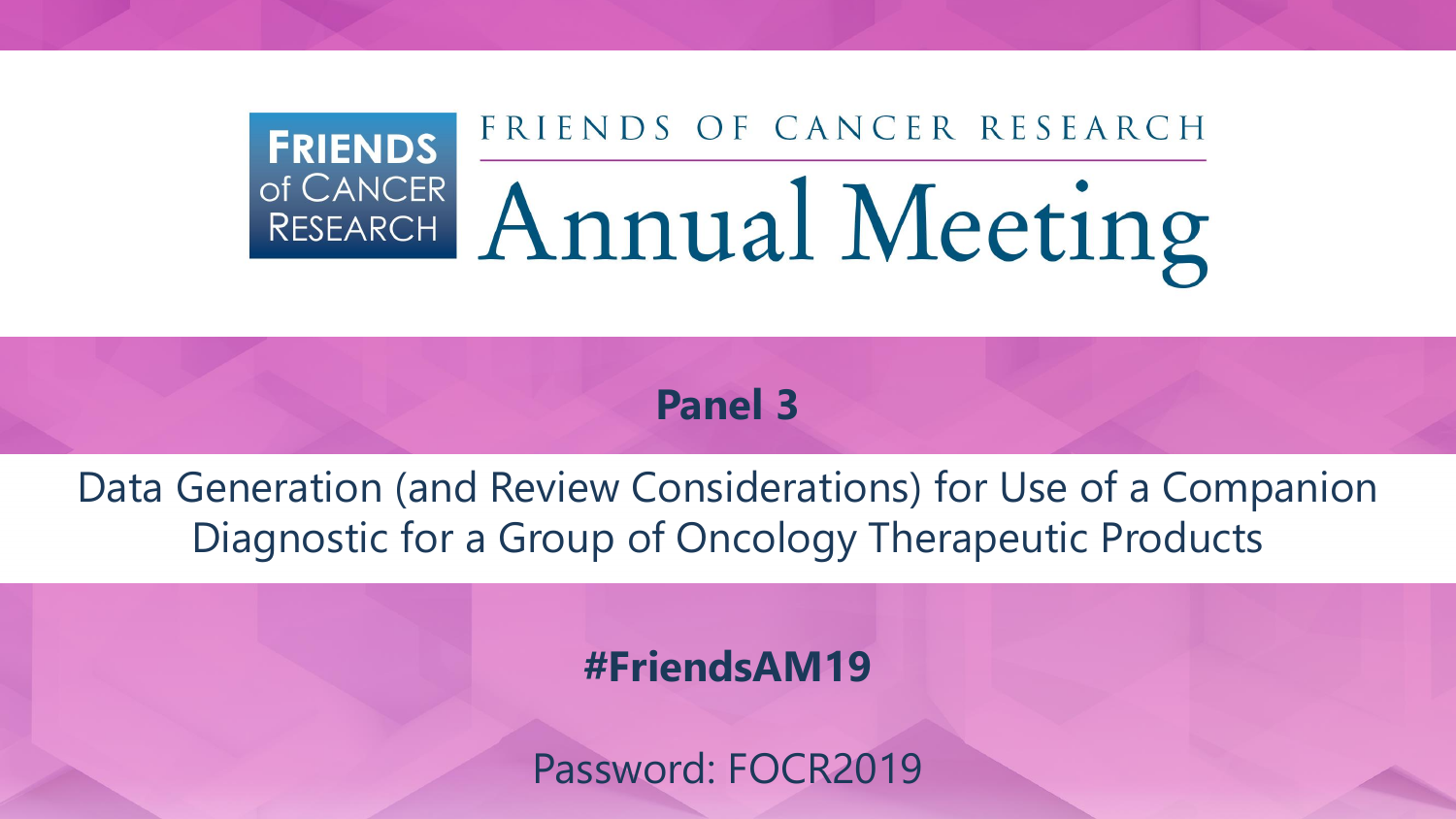# Panel 3 Participants

### **Moderator:** Steffan Ho, Pfizer

- Andrea Ferris, LUNGevity
- David Hyman, Memorial Sloan Kettering Cancer Center
- Lynne McBride, Thermo Fisher Scientific
- Preeti Narayan, FDA
- Reena Philip, FDA
- Lakshman Ramamurthy, GlaxoSmithKline



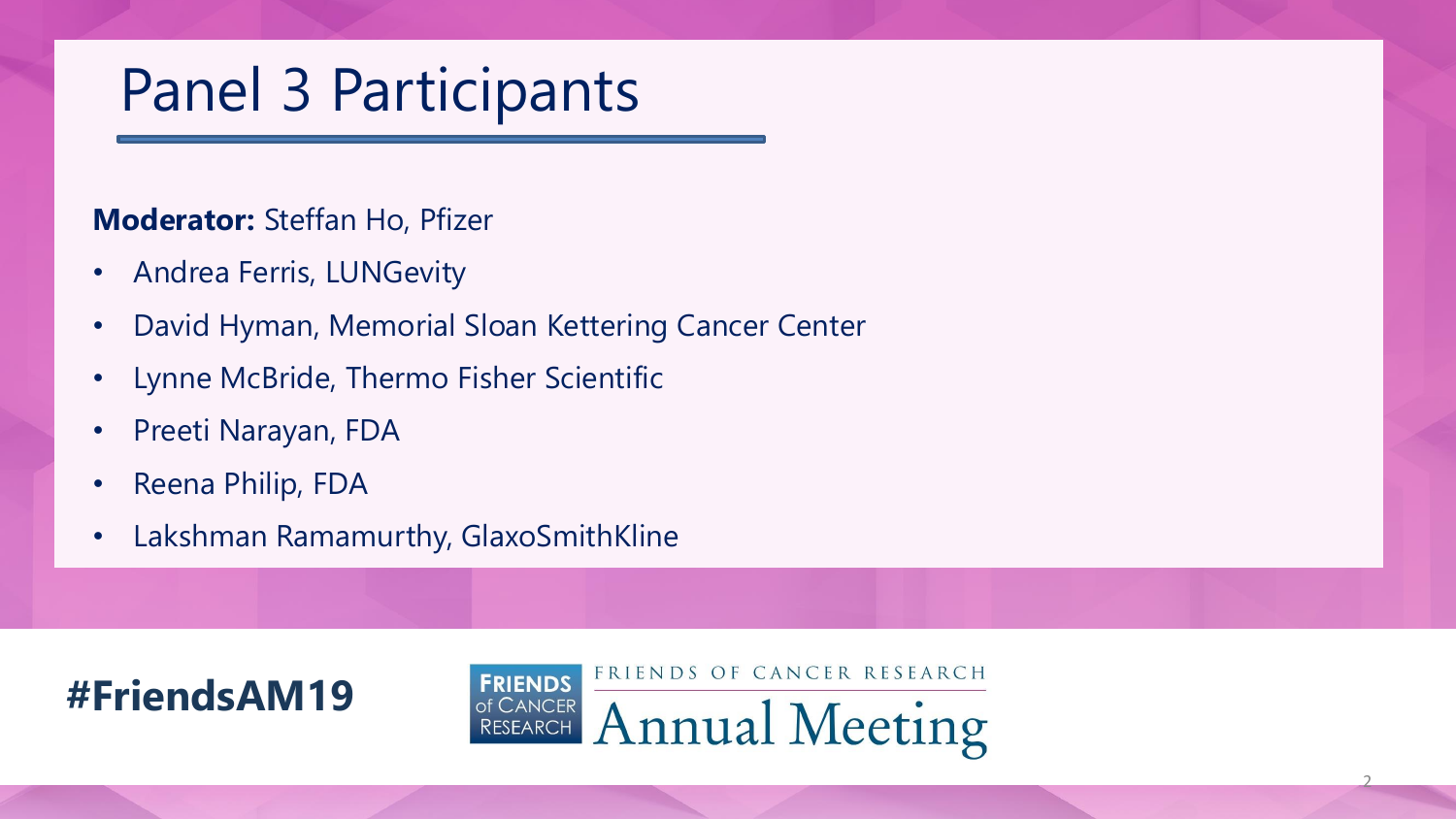Data Generation (and Review Considerations) for Use of a Companion Diagnostic for a Group of Oncology Therapeutic Products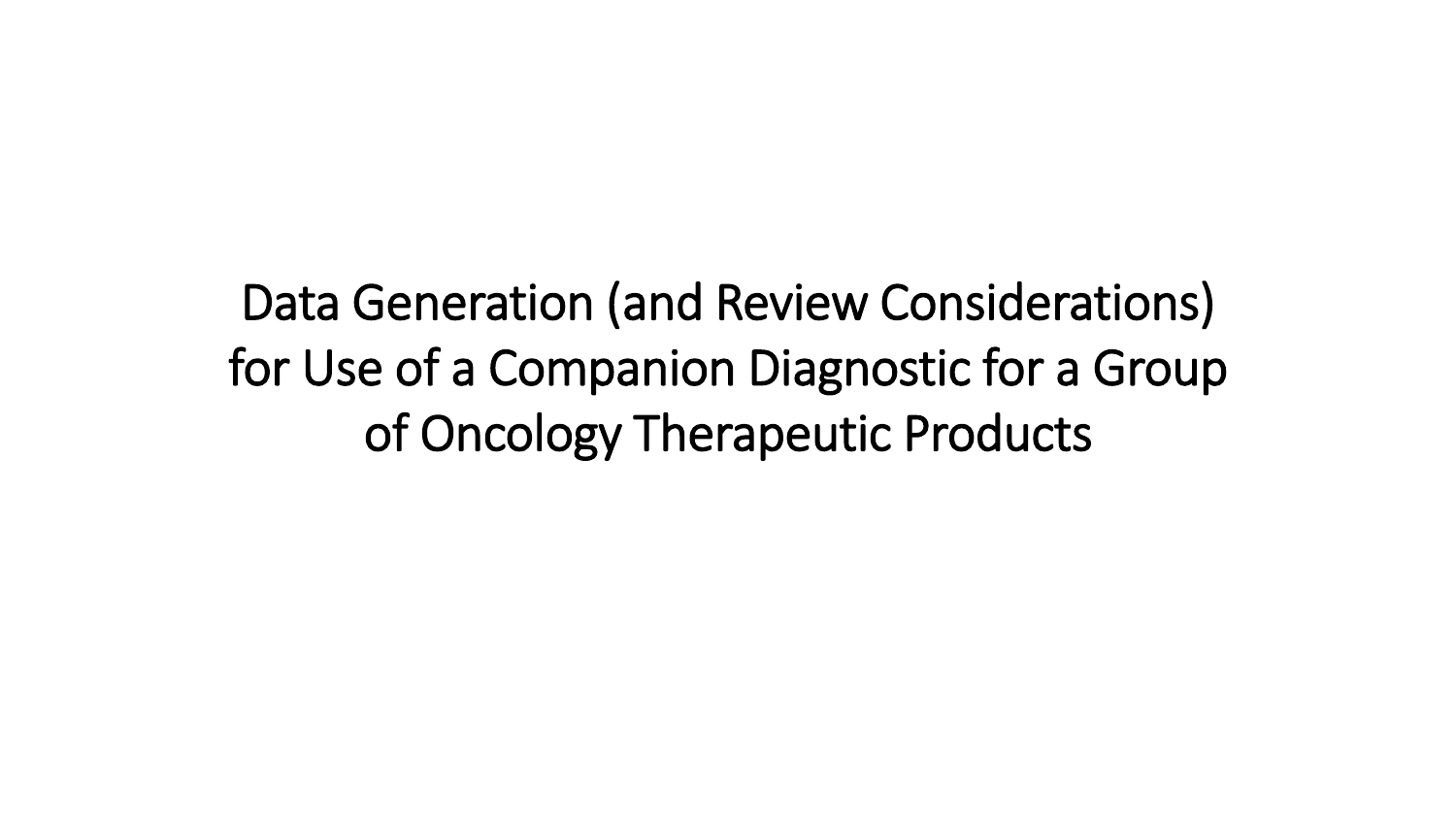**In Vitro Companion Diagnostic Devices** 

### **Guidance for Industry and Food and Drug Administration Staff**

Document issued on: August 6, 2014

The draft of this document was issued on July 14, 2011.

"The labeling for an in vitro diagnostic device is required to specify the intended use of the diagnostic device (21 CFR 809.10(a)(2)). Therefore, an IVD companion diagnostic device that is intended for use with a therapeutic product must specify the therapeutic product(s) for which it has been approved or cleared for use.

In some cases, if evidence is sufficient to conclude that the IVD companion diagnostic device is appropriate for use with a class of therapeutic products, the intended use/indications for use should name the therapeutic class, rather than each specific product within the class."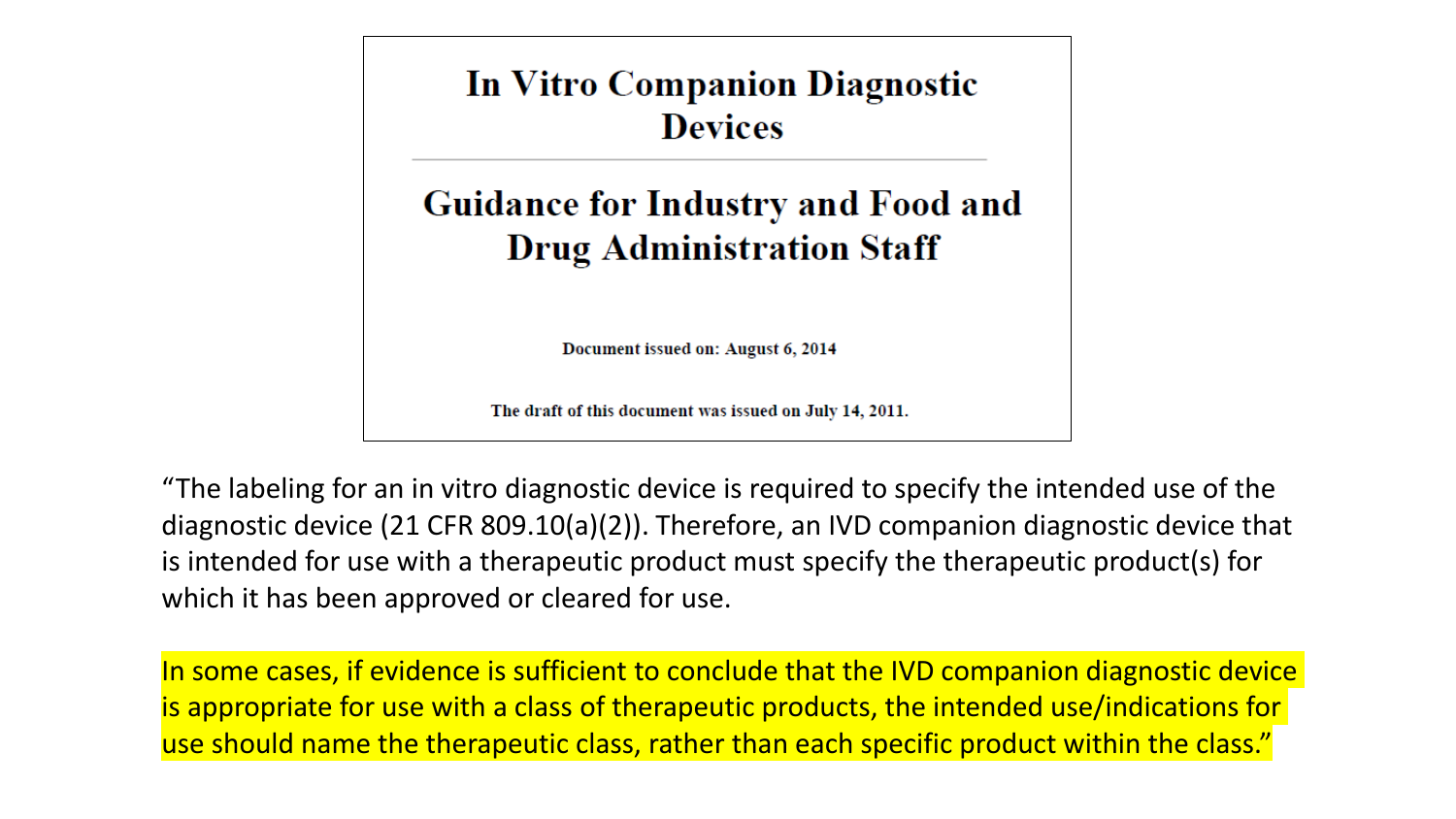Developing and Labeling In *vitro* Companion Diagnostic Devices for a Specific Group or Class of Oncology Therapeutic Products Guidance for Industry

#### **DRAFT GUIDANCE**

This guidance document is being distributed for comment purposes only.

"The specific group or class of oncology therapeutic products would be identified for this purpose based on sufficient and consistent clinical experience with the therapeutics with the same approved indications, including mutation(s) and disease, for which a companion diagnostic could potentially be labeled (as discussed in this document)."

"… a specific group or class of oncology therapeutic products are those approved for the same indications, including the same mutation(s) and the same disease for which clinical evidence has been developed with at least one device for the same December 2018 **Specimen type for each therapeutic product**."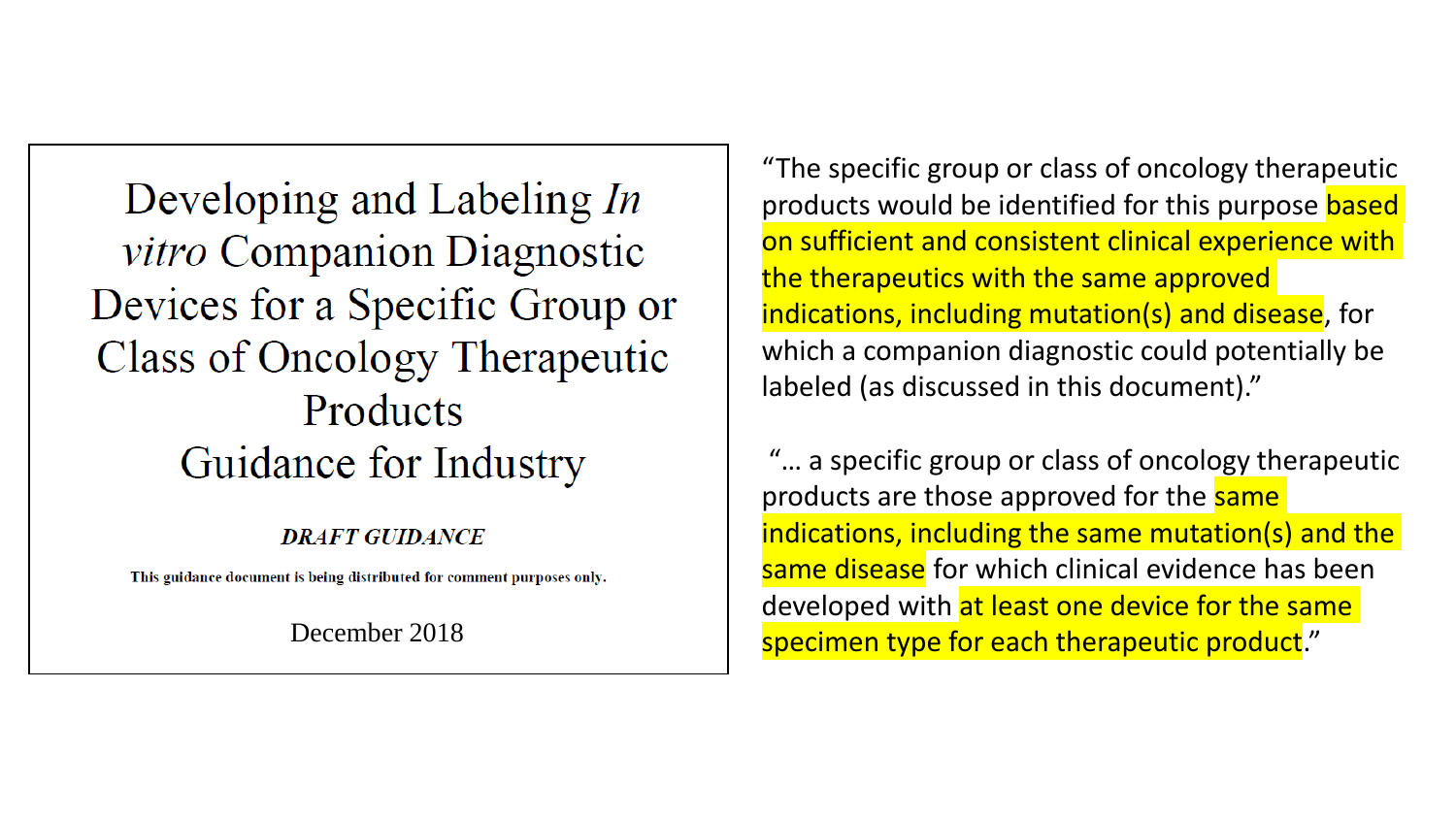## **Multiple therapeutics of the same class each with a different companion diagnostic test**

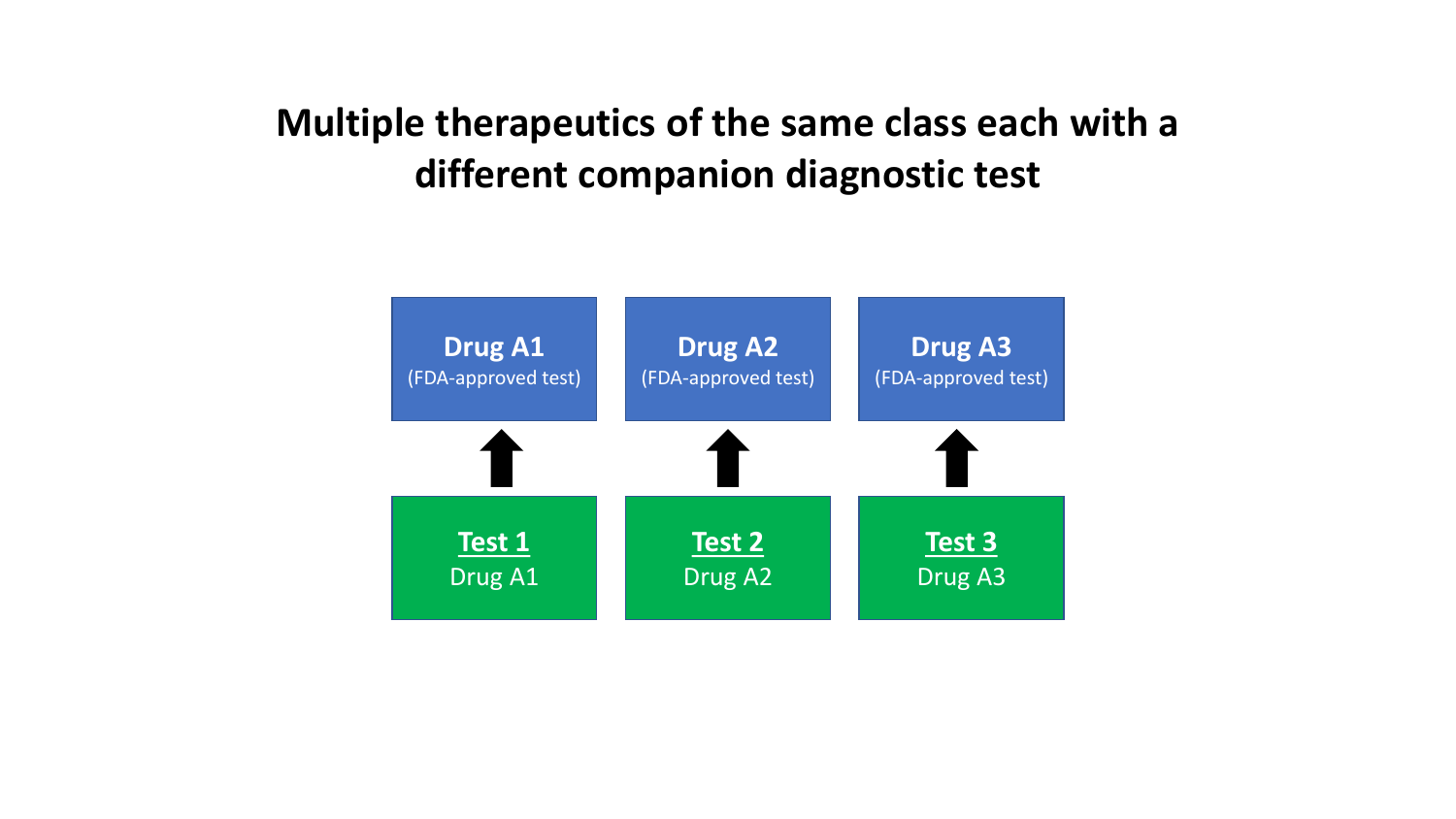## **A companion diagnostic test(s) appropriate for use with a specific group or class of therapeutic products**

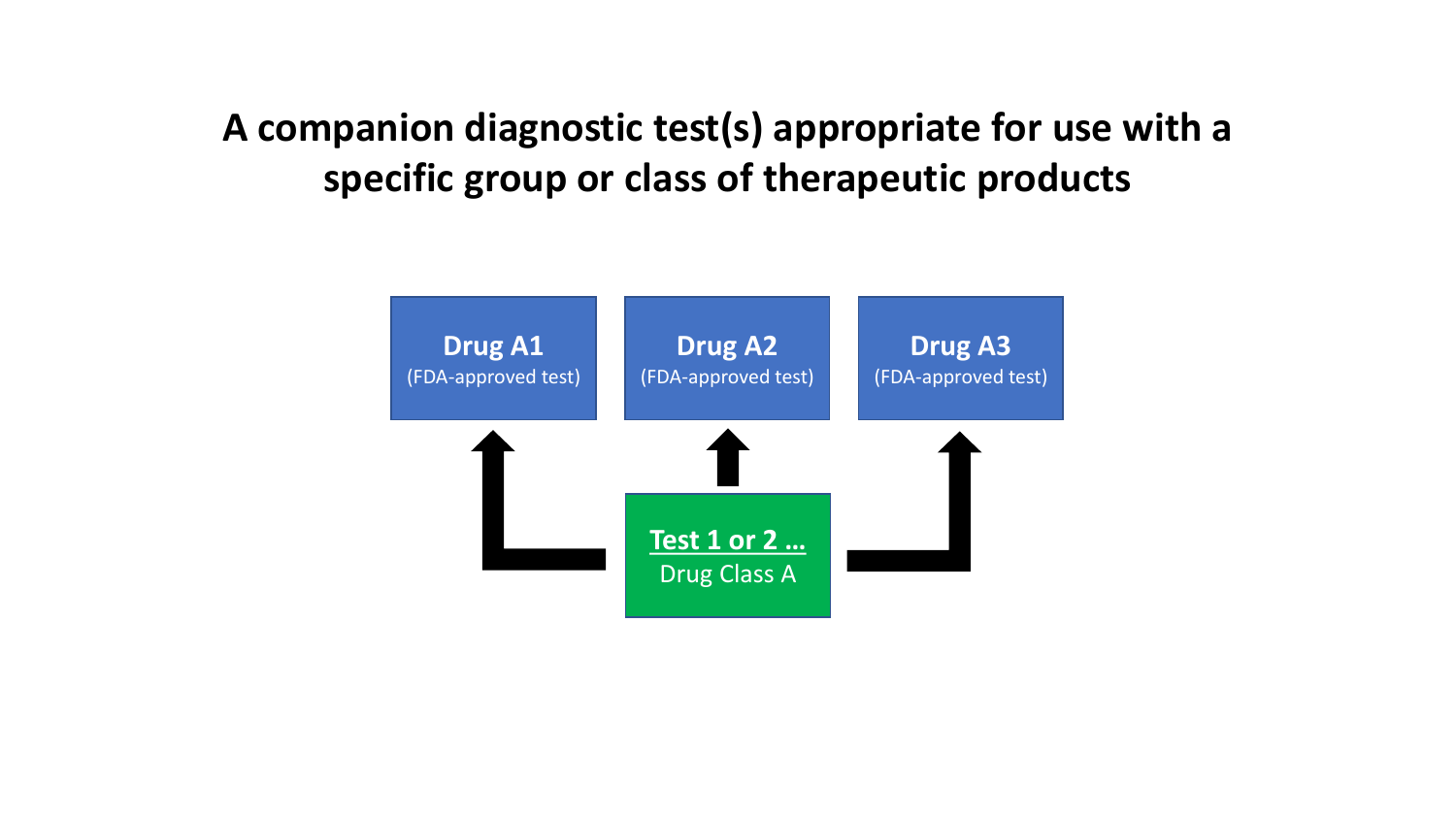| <b>FDA Approved CDx</b>                         | <b>Same-in-Class Therapeutic Products</b><br><b>EGFR inhibitors indicated for the treatment of EGFR-positive metastatic</b><br>NSCLC (matrix: FFPE tumor tissue; analyte: DNA) |                               |                               |                                               |                               |  |
|-------------------------------------------------|--------------------------------------------------------------------------------------------------------------------------------------------------------------------------------|-------------------------------|-------------------------------|-----------------------------------------------|-------------------------------|--|
|                                                 | <b>Gefitinib</b>                                                                                                                                                               | <b>Erlotinib</b>              | <b>Afatinib</b>               | <b>Osimertinib</b>                            | <b>Dacomitinib</b>            |  |
| Not Applicable                                  | <b>Rx</b> 5/2003                                                                                                                                                               | <b>Rx</b> 11/2004             |                               |                                               |                               |  |
| Therascreen EGFR RGQ<br><b>PCR Kit</b><br>[PCR] | <b>Rx</b> 7/2015<br>Dx 7/2015                                                                                                                                                  |                               | <b>Rx</b> 7/2013<br>Dx 7/2013 |                                               | <b>Rx</b> 9/2018<br>Dx 9/2018 |  |
| <b>Cobas EGFR Mutation</b><br>Test V2<br>[PCR]  | <b>Rx</b> 7/2015<br>Dx 9/2015                                                                                                                                                  | <b>Rx</b> 5/2013<br>Dx 7/2013 |                               | <b>Rx</b> 11/2015<br>Dx 11/2015 <sup>%*</sup> |                               |  |
| <b>Oncomine Dx Target Test</b><br>[NGS]         | Dx 7/2017                                                                                                                                                                      |                               |                               |                                               |                               |  |
| <b>FoundationOne CDx</b><br>[NGS]               | Dx 11/2017                                                                                                                                                                     | Dx 11/2017                    | Dx 11/2017                    | Dx 11/2017 <sup>%</sup>                       |                               |  |
|                                                 |                                                                                                                                                                                |                               |                               | Dx 7/2019                                     |                               |  |

% T790M only; \*8/2018 label extended to include plasma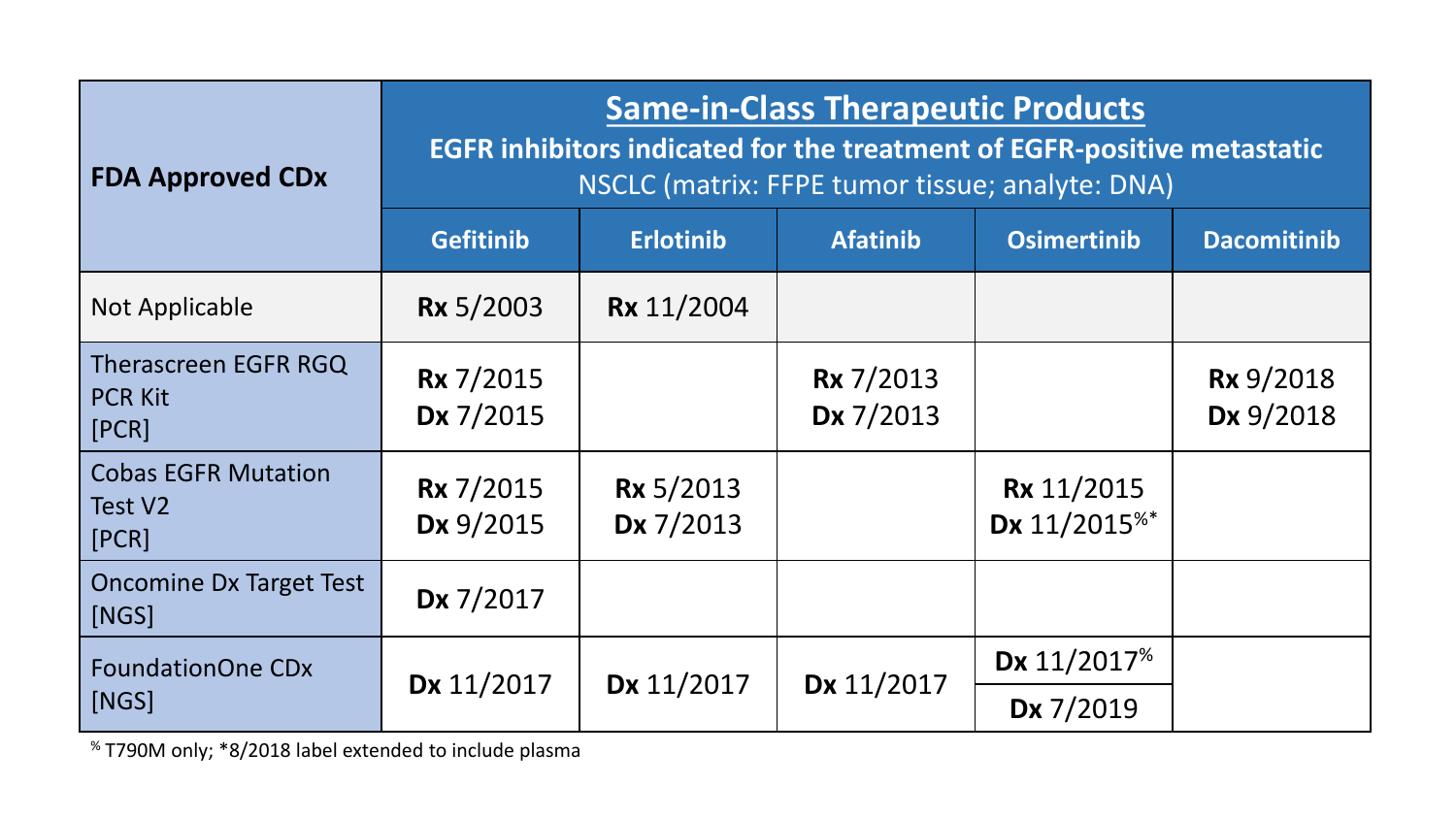| <b>FDA Approved CDx</b>                                         | <b>Same-in-Class Therapeutic Products</b><br>ALK inhibitors indicated for the treatment of ALK-positive metastatic NSCLC<br>(matrix: FFPE tumor tissue; analyte: variable) |                               |                                 |                          |                         |  |
|-----------------------------------------------------------------|----------------------------------------------------------------------------------------------------------------------------------------------------------------------------|-------------------------------|---------------------------------|--------------------------|-------------------------|--|
|                                                                 | <b>Crizotinib</b>                                                                                                                                                          | <b>Ceritinib</b>              | <b>Alectinib</b>                | <b>Brigatinib</b>        | Lorlatinib              |  |
| Not Applicable                                                  |                                                                                                                                                                            | $Rx$ 4/2014 <sup>1</sup>      | Rx $12/2015^1$                  | $Rx$ 4/2017 <sup>1</sup> | Rx 11/2018 <sup>2</sup> |  |
| <b>Vysis ALK Break Apart</b><br><b>FISH Probe Kit</b><br>[FISH] | <b>Rx 08/2011</b><br>Dx 08/2011                                                                                                                                            |                               |                                 |                          |                         |  |
| <b>VENTANA ALK (D5F3)</b><br><b>CDx Assay</b><br>[IHC]          | Dx 09/2015                                                                                                                                                                 | <b>Rx</b> 5/2017<br>Dx 5/2017 | <b>Rx</b> 11/2017<br>Dx 11/2017 |                          |                         |  |
| <b>FoundationOne CDx</b><br>[NGS]                               | Dx 11/2017                                                                                                                                                                 | Dx 11/2017                    | Dx 11/2017                      |                          |                         |  |

 $1$  Accelerated pproval for the treatment of patients with ALK-positive metastatic NSCLC who have progressed on or are intolerant to crizotinib <sup>2</sup> Accelerated pproval for patients whose disease has progressed on crizotinib and at least one other ALK inhibitor for metastatic disease; or alectinib as the first ALK inhibitor therapy for metastatic disease; or ceritinib as the first ALK inhibitor therapy for metastatic disease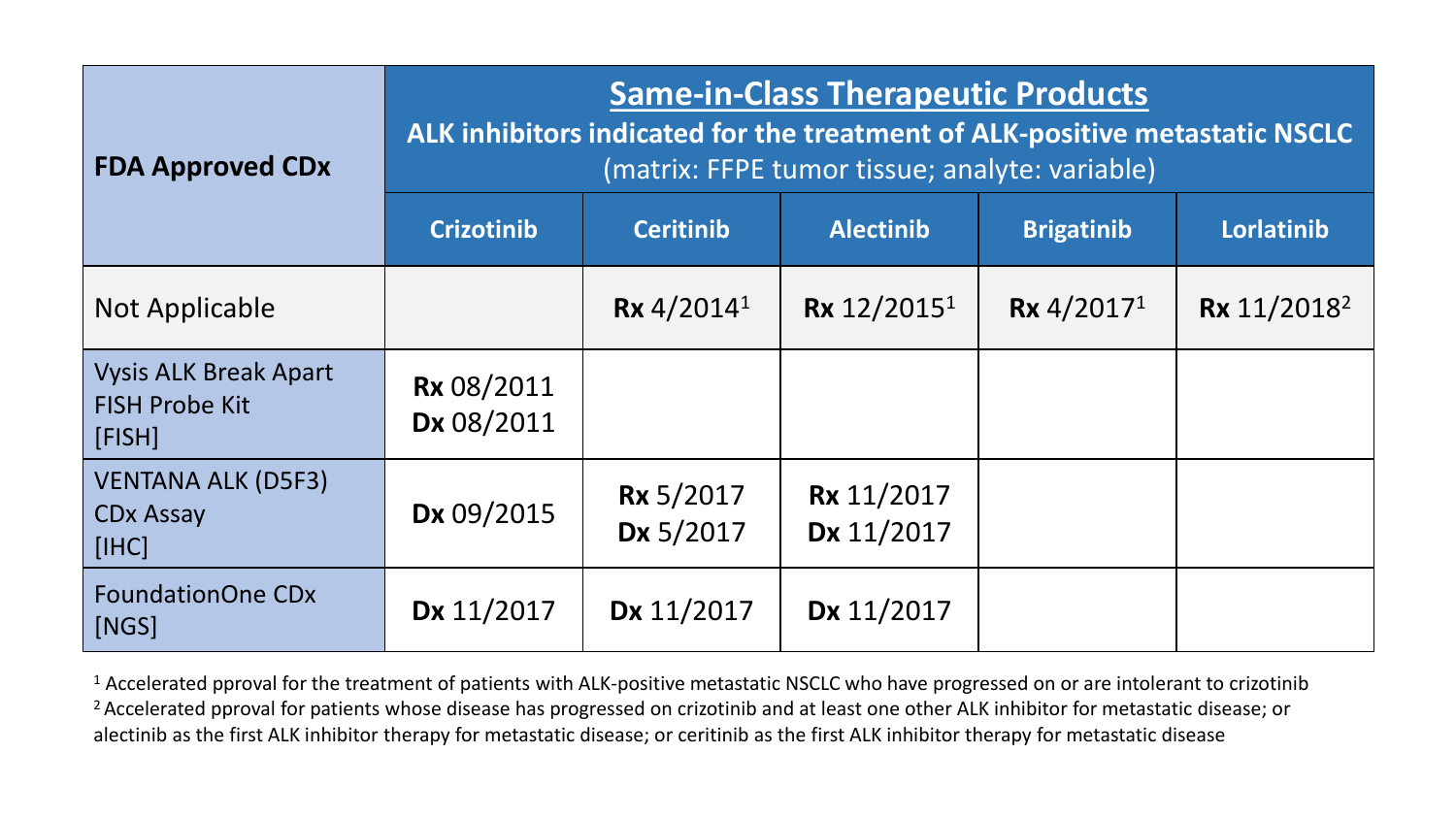| <b>FDA Approved CDx</b>                                               | <b>Same-in-Class Therapeutic Products</b><br>PARP inhibitors in advanced ovarian cancer <sup>1</sup> |                                 |                              |  |  |
|-----------------------------------------------------------------------|------------------------------------------------------------------------------------------------------|---------------------------------|------------------------------|--|--|
|                                                                       | <b>Olaparib</b>                                                                                      | <b>Rucaparib</b>                | <b>Niraparib</b>             |  |  |
| Not Applicable                                                        |                                                                                                      |                                 | <b>Rx</b> 3/2017 (maint)     |  |  |
| <b>BRCAnalysis CDx<sup>2</sup></b><br>[PCR, Sanger seq]               | <b>Rx</b> 12/2014<br>Dx 12/2014                                                                      | Dx 10/2018                      | Dx 3/2017                    |  |  |
| Matrix: whole blood                                                   | $\mathsf{Dx}$ 12/2018 (maint)                                                                        |                                 | $\mathbf{Dx}$ 1/2018 (maint) |  |  |
| <b>FoundationFocus CDxBRCA</b><br>Assay [NGS]                         |                                                                                                      | <b>Rx</b> 12/2016<br>Dx 12/2016 |                              |  |  |
| <b>Matrix: FFPE tumor tissue</b>                                      |                                                                                                      | Dx 4/2018 (LOH <sup>3</sup> )   |                              |  |  |
| <b>FoundationOne CDx</b><br>[NGS]<br><b>Matrix: FFPE tumor tissue</b> | Dx 7/2019                                                                                            | Dx 11/2017                      |                              |  |  |

 $1$  recurrent epithelial ovarian, fallopian tube, or primary peritoneal cancer

<sup>2</sup> intended for the qualitative detection and classification of variants in the protein coding regions and intron/exon boundaries of the BRCA1 and BRCA2 genes using genomic DNA obtained from whole blood specimens collected in EDTA. Single nucleotide variants and small insertions and deletions (indels) are identified by polymerase chain reaction (PCR) and Sanger sequencing. Large deletions and duplications in BRCA1 and BRCA2 are detected using multiplex PCR. Results of the test are used as an aid in identifying ovarian cancer patients with deleterious or suspected deleterious germline BRCA variants <sup>3</sup>Positive homologous recombination deficiency (HRD) status defined as tBRCA-positive or LOH high